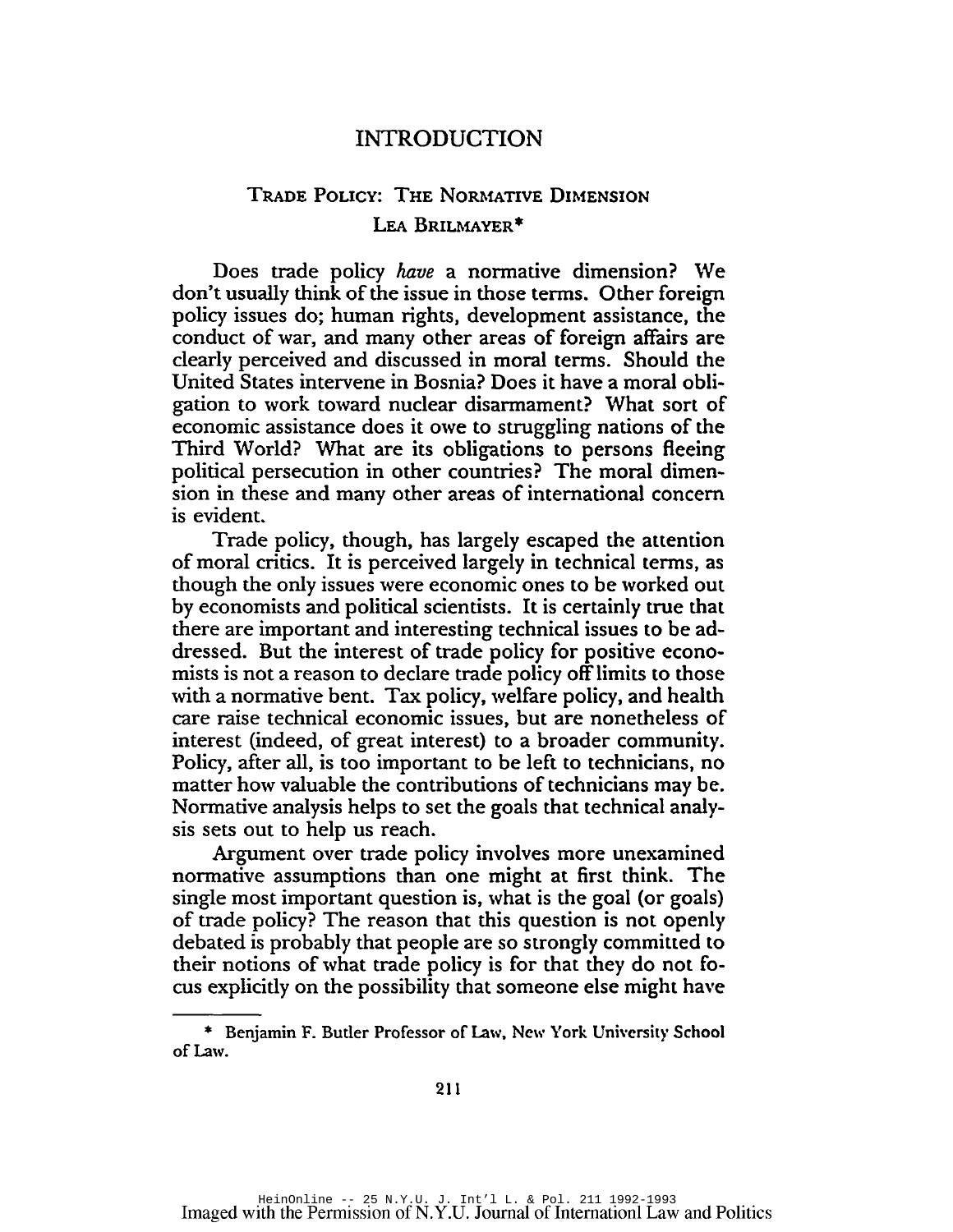a different idea of trade policy's goals. It seems to be assumed that there is consensus on this issue, although in fact there is not. This fact probably accounts for the way that the debate seems oddly disconnected, for the way that the debaters don't seem to join issue. With different sides having different objectives in mind, it should not be surprising that they often seem to be talking past one another; and until the normative issues are brought out into the open, and explicit attention focused upon them as the true cause of disagreement, little progress will be made.

The contributions to this symposium help to state and clarify the normative issues that account for a substantial part of the disagreement over trade policy in contemporary American politics. Each of the authors has contributed a distinctive normative point of view. The importance of these perspectives to the current debate over matters such as the North American Free Trade Agreement or our trade deficit with Japan will emerge in the articles that follow. Here, I want merely to outline some of the key issues that the articles address.

First, even if one limits attention to economic interests, as narrowly defined, there is room for disagreement over whose economic interests to take into account. james Bovard sets out the argument that it is the economic interests of *individuals,* as those individuals themselves define their interests, that ought to matter. His argument builds on essentially libertarian premises about the government's very limited right to intervene in the lives of its citizens. When a government bars certain sorts of imports, or places a tariff on them (so that some citizens cannot afford to buy those imports), it is interfering with the citizen's freedom to contract with the sellers of his or her own choice. It does so to protect politically favored interest groups that have lobbied for the right to pick consumers' pockets.

Thomas Howell sets out the opposing normative view with equal force. It is a mistake, he says, to think of trade policy in terms of competition amongst domestic interest groups. The japanese do not think of trade policy in terms of whether it hurts domestic consumers in order to benefit domestic manufacturers; they think, instead, of promoting the national interest as a whole. Having strong domestic industry is good for the country, and this is the perspective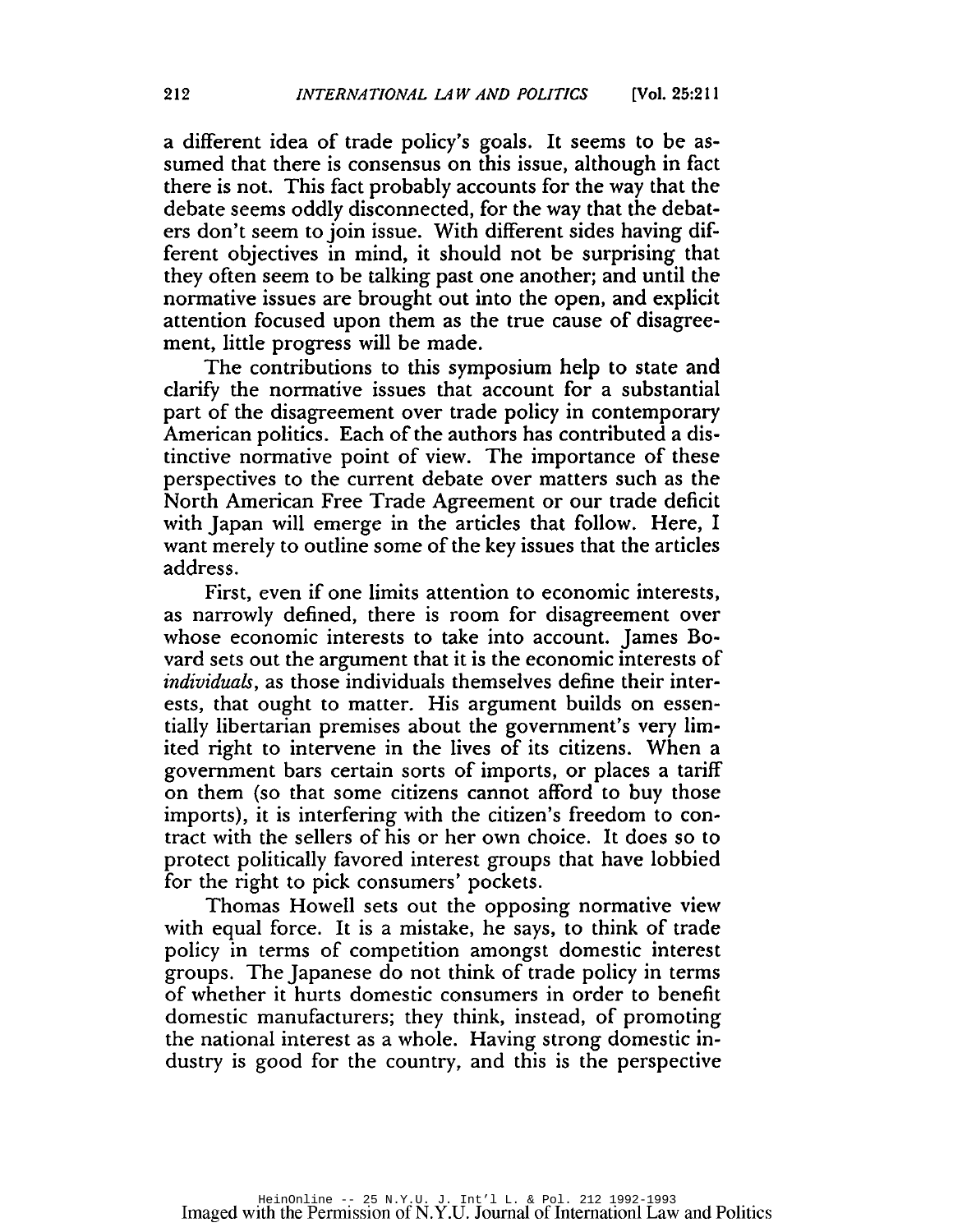that we ought to adopt. In sharp contrast to Bovard's arguments, which are radically individualistic, Howell thinks of the good of the group and resists even *posing* the question of how some members of the group might benefit from particular policy choices more than others.

What Bovard and Howell have in common, however, is that they focus on the interests of American citizens. Howell does so explicitly, with his emphasis on the national interest. Bovard is less explicit; he merely phrases his argument primarily in terms of American buyers wishing to trade with foreign manufacturers (although he could easily expand his argument to include explicitly the claim that foreign buyers ought to be able to trade with the sellers of their choice, as well). But two of the other authors look to the interests of citizens of other nations directly. David Trubek and Martin Wolf raise the issue of the impact of U.S. trade policy on developing nations. The problem is that developing nations are now being shut out of U.S. markets.

There is, of course, a sharp irony here. The United States has for many years considered itself a supporter of international development, contributing technical as well as financial assistance to Third World nations. Of course, foreign aid comes at a price, especially a political price, during difficult economic times; some Americans tend to think that it is better to spend money on local problems and to let the world's poorer nations take care of their own, even though in absolute terms their need is much greater. The impression that this attitude creates is not attractive. It feeds the claims of those who would argue that the United States prefers Third World subservience. It is fine for poorer nations to come to Washington with a begging bowl, looking for handouts. The handouts come with strings attached, and the price that poorer nations pay can be substantial, both in tangible and symbolic terms.

But just let the Third World threaten (even slightly threaten) American economic dominance, and all hell breaks loose. Yet American economic dominance, as Edward Wolff argues, is an unnatural state of affairs; it is only to be expected that once the immediate post World War II period was over, other nations would start to catch up. It is futile to try to maintain the American advantage indefinitely. At any rate, Third World nations don't want welfare; they want jobs.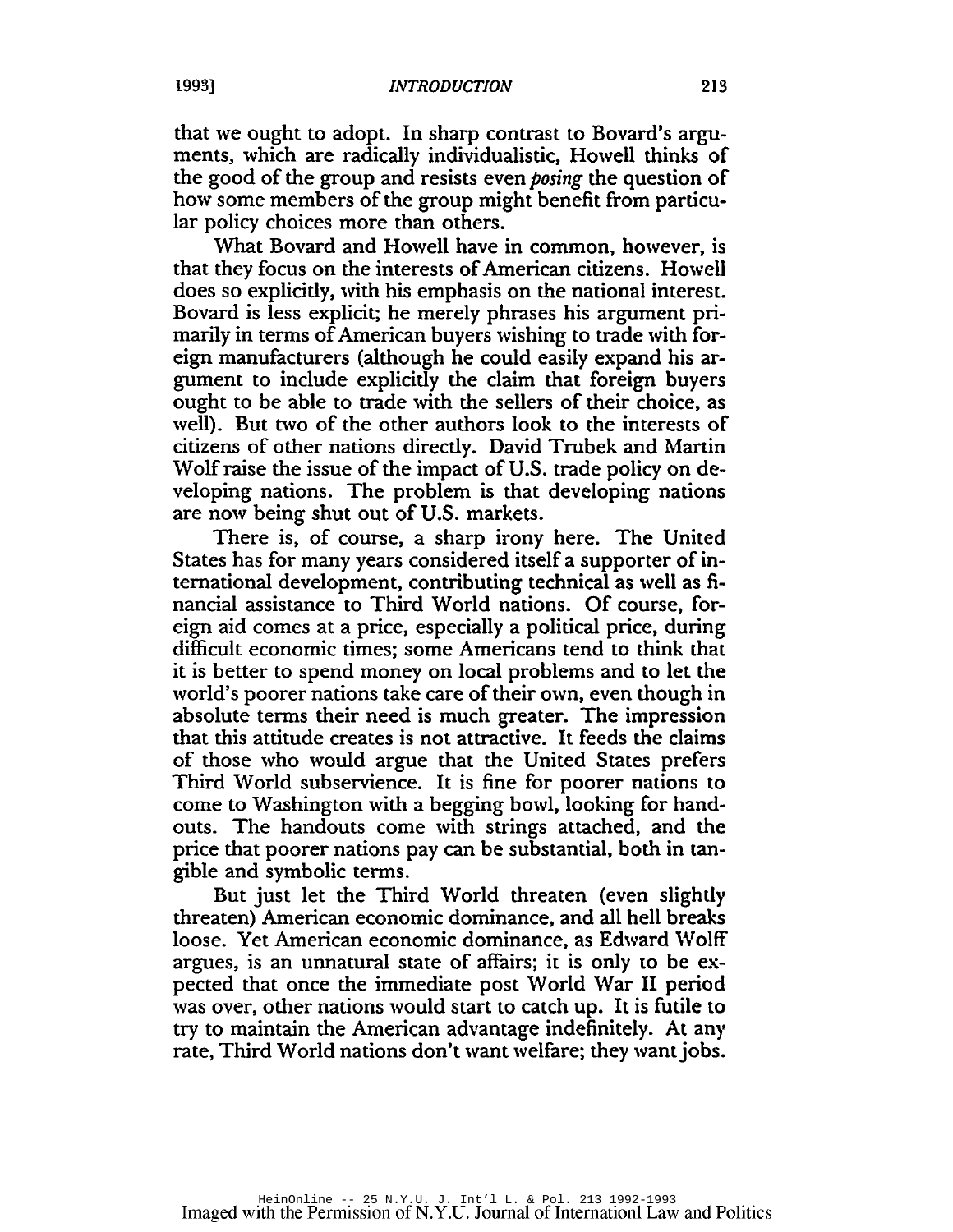They want to be allowed to compete with pride, as equals, and it is exactly that opportunity that U.S. trade policy seems to deny them.

The traditional economic analysis that Jagdish Bhagwati describes attempts to show how the competition of interests just described is more apparent than real. According to the usual argument, everyone benefits from the absence of trade barriers. Individuals benefit, the nation as a whole benefits, and citizens of other nations benefit when all devote themselves to their areas of comparative advantage. As Bhagwati makes clear, there are some respects in which economics predicts that advantages can be had from closing markets. But these are exceptions to the general principle of comparative advantage; and in fact, if not always in theory, it is counterproductive to chase these minor and elusive efficiency gains because the distortions that trade barriers produce are so substantial.

While most economists therefore continue to argue for free trade, politicians are all too aware that there may be better ways to get elected, or, in some cases, reelected. Even if free trade is efficient, it can mean disruption of settled industrial patterns and displacement of American workers when other nations gain the comparative advantage in certain sectors. If you are an elected representative from Michigan, it's tempting to look after the interests of the American automobile industry. This is especially true when the workers who would benefit from free trade are not American voters and when the American consumers who would benefit from lower auto prices are not politically organized around this particular issue. And so we find ourselves back at precisely the question that Thomas Howell hoped we could leave behind: the division of gains and losses among domestic interest groups. Until we face directly the question of whose economic interests our trade policy ought to serve  $-$  the national interest? consumer interests? the interests of organized labor? the interests of one's political constituents? the interests of developing nations?  $-$  we're not going to have a particularly illuminating discussion.

These remarks have been directed to the question of economic interests. But as a number of our authors have pointed out, economic interests, narrowly defined, are not the whole picture. At one time it might have been possible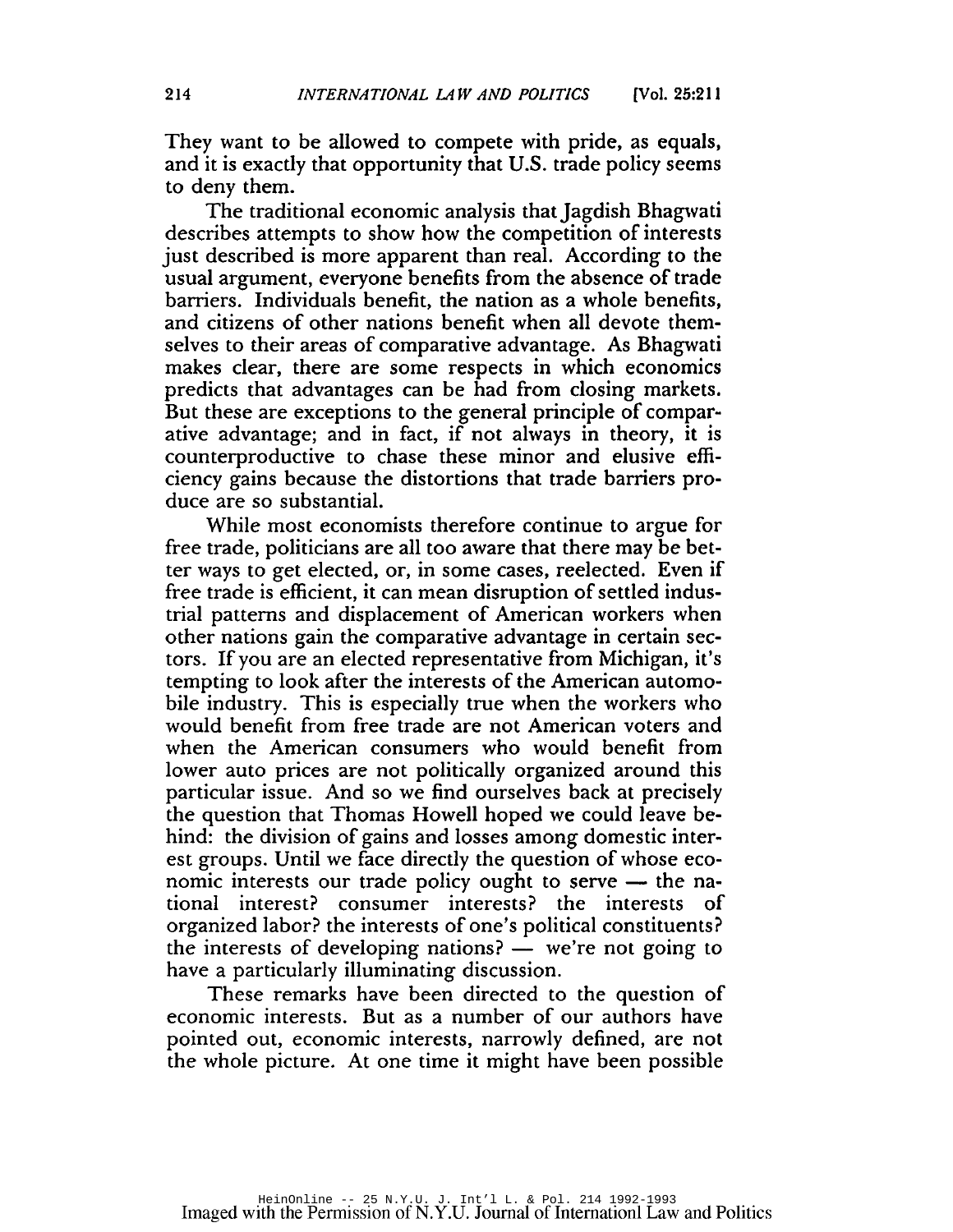to address the question in solely economic terms, but in the last few years it has become increasingly apparent that trade policy is not an isolated issue area. The second set of issues that must be addressed, then, is what values other than strict economic advantage ought to be figured into the calculus. Here, as with the question of whose economic interests should matter, there is tremendous difference of opinion.

Perhaps the clearest clash of values concerns our commitment to the democratic process. Free trade, obviously, is a substantive value; it specifies what is the proper result, rather than how decisions ought to be made. There is no guarantee that American democratic institutions will reach the conclusion that American interests are best pursued by lowering barriers to trade. Indeed, as Robert Hudec argues, there are some reasons to doubt that democracy will lead to free trade; Hudec offers the example of the Smoot Hawley tariffs, which had impeccable democratic credentials but which turned out to be an economic nightmare. In more modern times, the GATT and the "fast track" system seem more predisposed to produce free trade results than usual legislative processes. Noneconomic interests are not well accomodated by existing institutions for resolution of trade policy questions; this should not be too surprising, for these institutions were not *designed* to accomodate such interests. Noneconomic interests are therefore screened out to some degree, when they might be far better represented in the halls of Congress. The question, then, is whether and why we should change our usual democratic processes for mak ing decisions simply because the issue involved is trade policy.

To some degree, the other noneconomic value issues arise from this question of democratic process. For, there are some values that we have decided (democratically) to protect as a domestic matter but that are threatened by free trade. The reason is that pursuing certain values can impose costs on local manufacturers that make them less competitive in a world that is not equally committed. Worker safety standards provide an excellent example. U.S. democratic processes have concluded that getting goods at the cheapest possible price matters less than ensuring a minimal level of physical safety for the workers that produce those goods. If this means that the United States is less well-positioned to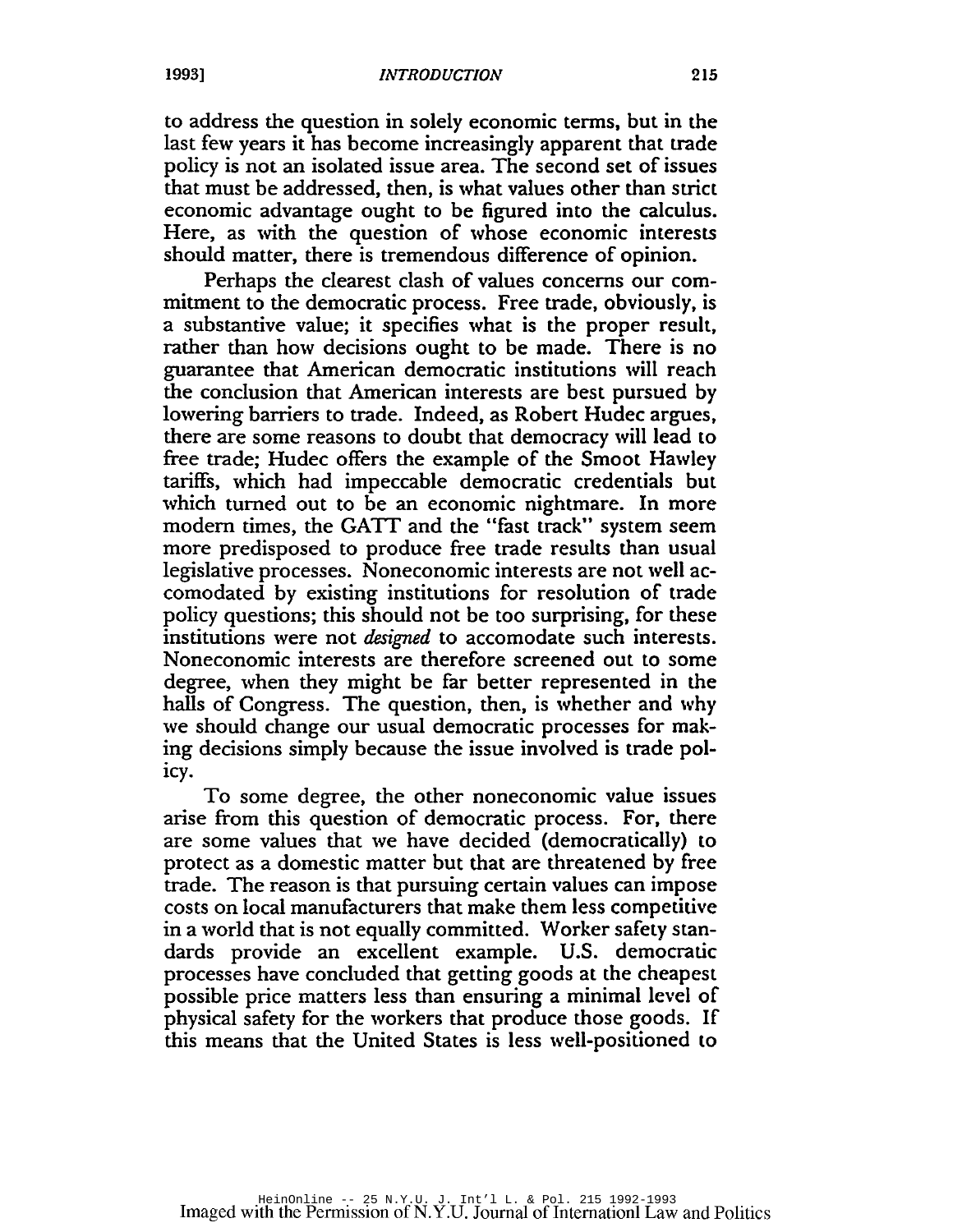sell its goods abroad (because our competitors' political decision processes have come to a different conclusion), then that is bad enough. But when U.S. made goods cannot compete even within the U.S., this seems to be a much greater threat to our safety standards, for it creates political pressure to adjust those standards downward. It is also a threat to local decision processes, in the sense that the United States loses effective control over the local economy and local working conditions.

One of the best current examples of this dynamic concerns the costs of environmental protection. If we have high environmental standards, this threatens to make American goods uncompetitive in both local and domestic markets. Konrad von Moltke's article discusses this problem. The pressure to exclude goods manufactured in violation of American environmental regulation (the ban on tuna caught without adequate protection for dolphins, for instance) is understandable. Not only does exclusion protect local manufacturers who are required to comply with local environmental regulations; it also expresses our disapproval of environmentally damaging policies in other nations. But it is precisely this last point that is the major defect, as well as a major attraction, of using trade policy as a tool of environmental protection. For other nations do not take kindly to our "foisting" our environmental ethic upon them. Here, the "democratic process" argument returns with a vengeance. For other nations feel just as strongly about the sanctity of the results of their own political process as we do about the results of our own; they feel, as we do, that trade policy intrudes on the sovereign right to make one's own decisions without outside interference.

There are other values that free trade threatens. Some countries are committed to maintaining a particular way of life that, they feel, would be undermined by allowing unlimited export of certain sorts of goods. Craig Merrilees mentions the opposition of some family farmers to the import of products that can be produced more cheaply in other nations. The opposition of Japanese rice farmers to rice imports is a well known example; similarly, European farmers resist oilseed imports. At stake is more than the strictly economic protection local farmers would receive. Local farming can be an important symbol of commitment to a traditional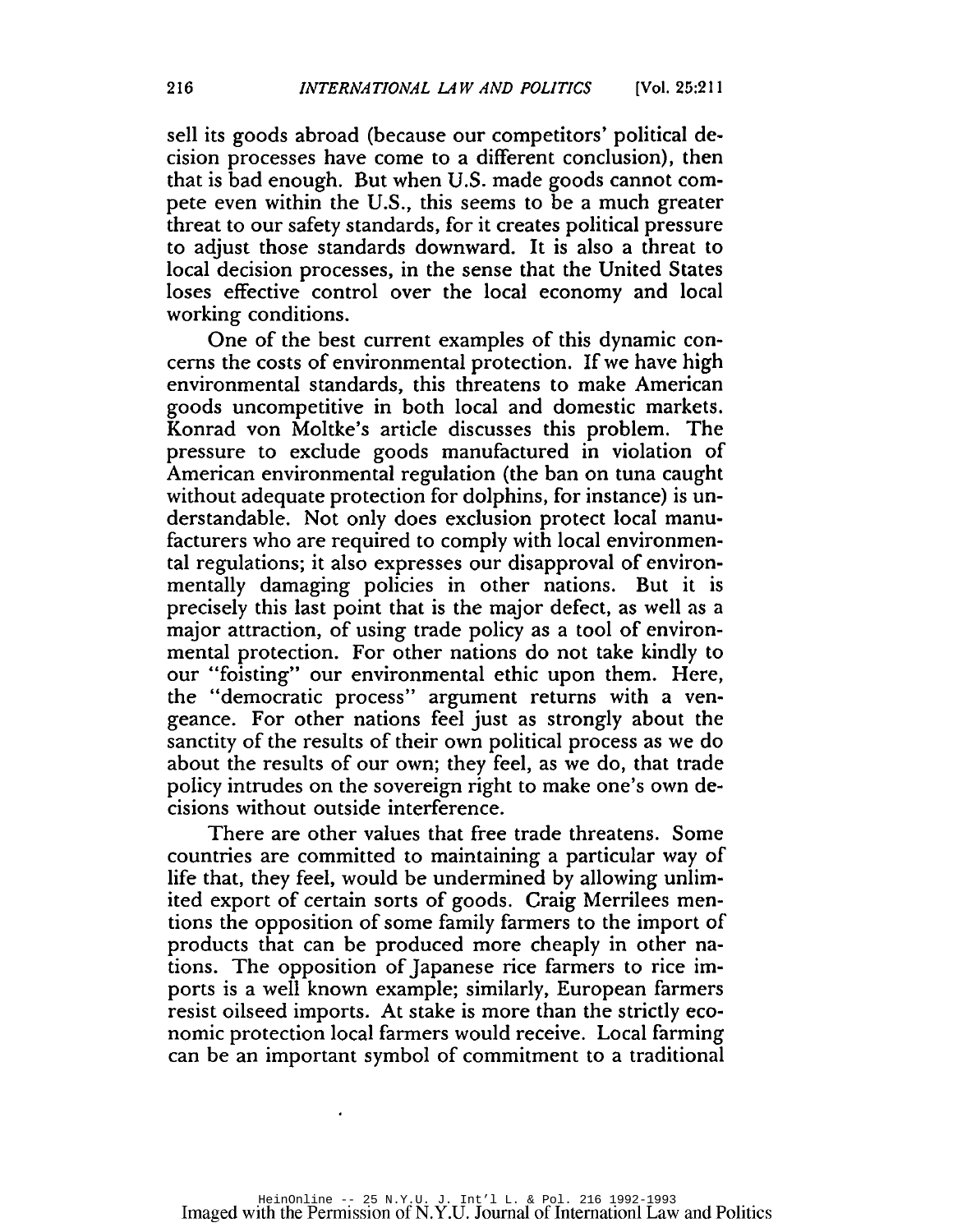way of life, a way of preserving some part of the country's traditional agrarian heritage. The argument recalls Thomas Howell's claim that trade should be evaluated in terms of the impact on a nation as a whole, not in terms of the effect on narrow interest groups. For it suggests that there is a general interest in preserving local culture which extends beyond the narrow economic benefit to certain sectors.

Jiro Tamura gives another example of the impact of American trade policy on local sovereignty. Much has been written, of course, about the causes of the large American trade deficit with Japan, and some claim that a chief reason is the structure ofJapanese markets, which makes it difficult for American exporters to penetrate them. Tamura describes the system of keiretsu, a corporate structure unique to Japan which presents potential antitrust problems. If the United States applies its law extraterritorially to commercial activities centered largely in Japan, it is intruding upon Japanese business custom and violating Japanese sovereignty. On the other hand, American manufacturers find it extremely unfair that (in their view) the Japanese have broad access to American markets while the Japanese do not return the favor.

Perhaps this point, of "trade fairness," is a good place to conclude this introduction. Anyone who feels that the words "morality" and "protectionism" don't belong in the same sentence must deal with our irrepressible tendencies to phrase the question of open markets in terms of basic fairness. There is an intuitive reaction on the part of many people that if the United States opens its markets, other countries should do the same. (The flip side-that the United States has an obligation to open its markets when its trading partners do—is not always as clearly stated.) Here the metaphor of "the level playing field" comes in. The economists' assurances that the best strategy is to keep your markets open even if your trading partners close theirs is no match for this simple (simplistic?) sense of equity.

This introduction has only aimed to identify sketchily some of the many normative issues that plague trade policy. If the outline has been a mile wide, it has been just an inch deep. It remains for the rest of this Symposium Issue to plumb the depths of these questions, if not, in fact, to resolve them.